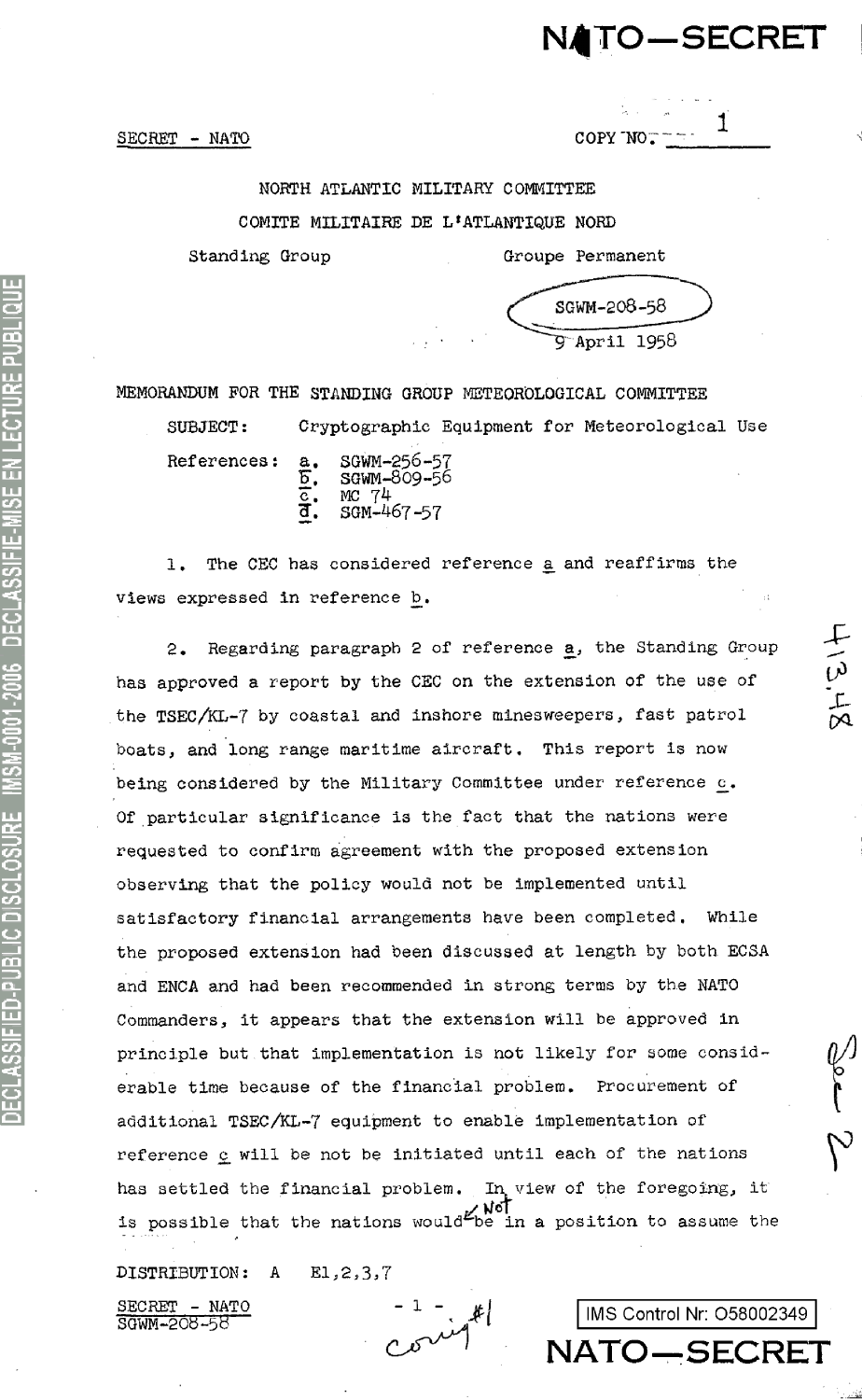#### **S***E***CRET - NATO**

additonal burden of outfitting their meteorological *circuits* with KL-7's in the near future.

3. Until the publication of reference d the nations were not awa*r*e of the full impact of the MET plan. Accordingly, at this time the quantity of equipment required is not known. ECSA is initiating action to develop a detailed crypt*o*graphic plan in support of reference d. While the ECSA plan will be based on use of the CCM, there should be no difference in the quantity requirements for either the CCM or the KL-7.

4. Meanwhile it is suggested that the MET Committee reconsider this requirement in terms of the financial aspects and the probable delay in implementation if eventually app*r*oved by the Military Committee. To assist the MET Committee in this restudy the financial planning factors given the nations in reference  $c$  stated "For planning purposes a price of \$1458 per equipment may be used (this includes 1 each KLB-7 at  $$814$ , KLA-7 at \$328, KLK-7 at \$80, CE87054 at \$l6l, CE87066 at \$75). Rotors for use in each equipment would cost approximately \$100 per set." If, after due consideration, the *M*ET Committee decides that their requirement for the KL-7 is firm and is likely to be accepted by the nations for implementation early enough to warrant such an extension, the CEC should be so advised.

**Colonel, Canadian Army** JHE/wlm **blue 1** H. EAMAN

**Deputy Secretary**

**-** 2 **-**